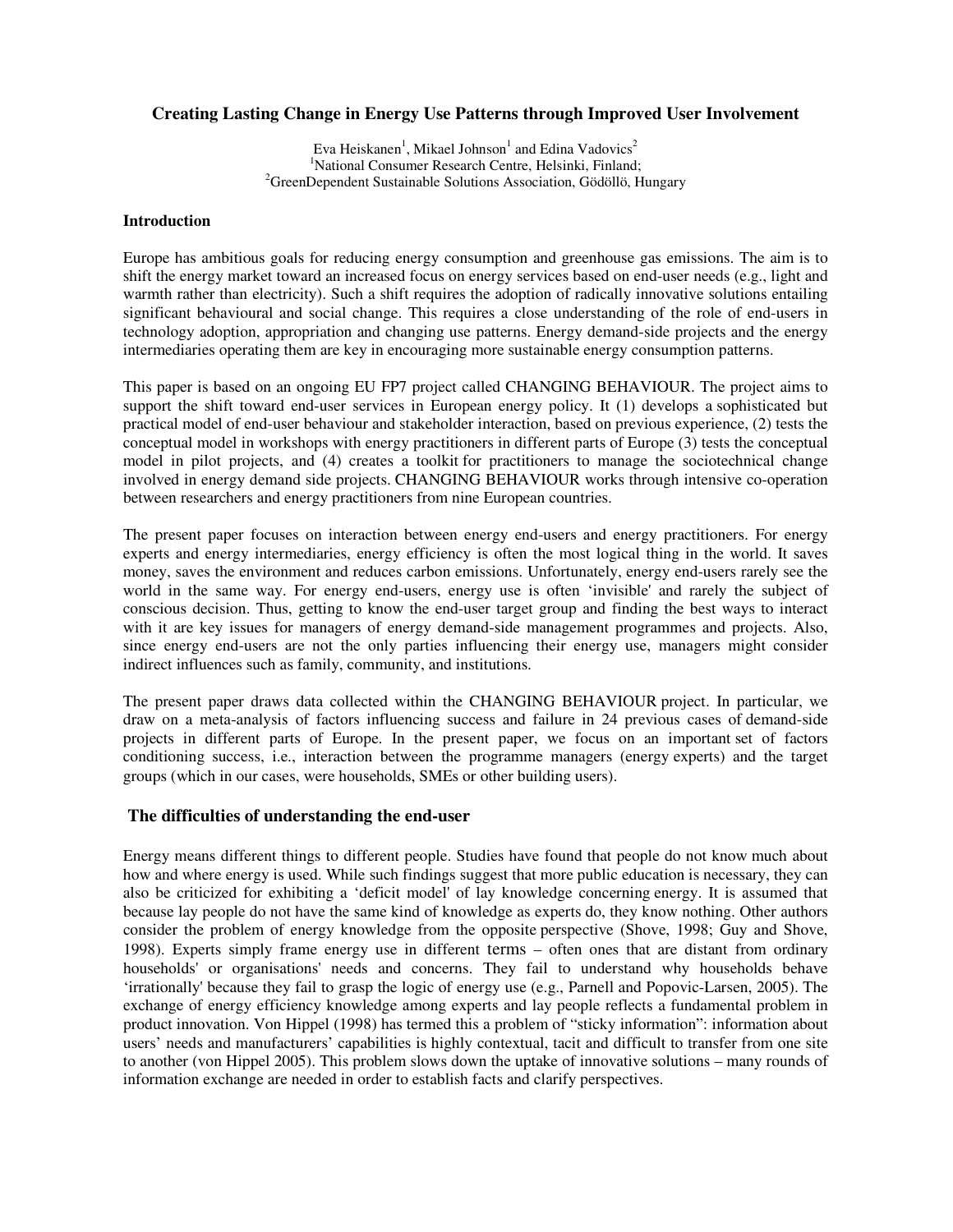In the product design and innovation literature, there is today a long tradition of approaches to solving the problems of 'sticky' information, and helping designers and users to understand each other better. In recent years, methods and "tools" for user involvement have proliferated. In addition to conventional methods of concept testing and usability, product developers today employ field studies, participatory design, co-design, contextual design and user participation (Greenbaum & Kyng, 1991; Beyer & Holtzblatt, 1998; Kaulio, 1998; Kelley, 2000; Koskinen, Battarbee & Mattelmäki, 2003; Maase, Dorst, 2006). These methods involve intensified interaction between the world of designers and the world of users. Designers may go to visit the users at home, at their workplace or in their communities, and use ethnographic observation to understand the users' world. Users may join designers 'at the drawing board', for example by participating in user groups (Tomes & Armstrong, 1997; Jégou and Manzini, 2008). Workshops and idea-generating assignments for users provide a more streamlined version of intermittent or quasi-participation (e.g., Magnusson et al. 2003; Kristensson et al. 2004). Inventions by 'lead users' are proposed as a source of innovation in both industrial products and some consumer products (Lüthje, 2004; Franke & Shah, 2003; von Hippel, 2005).

There is also a stream of research in the energy conservation literature that aims to understand energy endusers better. Early sociological research on energy use focused on demographic patterns and lifestyles as key determinants of energy use (Lutzenhiser 1993; Aune 2006). This type of – often qualitative – research has highlighted that people do not actively consume energy; energy use is a consequence of action with some other purpose, such as raising a family or running a business (Wilhite et al. 2000). As energy provision has historically become based on centralized systems, energy end-users have less involvement and less responsibility in how they consume energy (van Vliet et al. 2000). Nevertheless, there are certain groups of people who do monitor their energy consumption quite closely. They either do this because their budget is so restricted that they are forced to check their consumption regularly to make sure that they are not consuming more that they can pay for, or they belong to a newly emerging group of people who aim at reducing their carbon emissions and thus keep watch on their energy bill. However, energy use is still mostly socially invisible (Lutzenhiser 1993) and is driven by evolving expectations and standards of normal everyday life (Shove 2003; Quitzau and Røpke 2008). When we want people to become aware of their energy consumption, we are thus asking them to do something that they are not used to doing. There are also large variations in energy use that cannot easily be explained by attitudes toward energy, but that are a side-effect of other demographic and lifestyle factors.

Some recent energy conservation programmes have adopted some of the ideas from user involvement in product design and innovation. For example, Kirklees Council in the UK, a forerunner local authority in promoting energy conservation, has teamed up with global design agency IDEO to use ethnographic user research methods to come up with new ideas to save energy (Lovett 2009). Designers have also started to be interested in studying emerging user demands for more sustainable solutions, an example of which is the EUfunded EMUDE project (Manzini and Jégou, 2006; 2008). Yet such examples are still rare. In the following, we examine how a set of 24 contemporary programmes working on energy demand-side management in various parts of Europe have addressed the challenge of learning about their users.

## **Approaches to learning about end-users: data from a meta-analysis of 24 European cases**

In the CHANGING BEHAVIOUR project (http://www.energychange.info/), we have collected data for three databases: a large database of about 100 energy demand side management programmes, a more limited database including in-depth analyses of 24 cases of more and less successful programmes, as well as a database on the goals, resources and context of 25 intermediary organizations in Europe. The 24 cases of more and less successful projects were selected to represent a selection focusing on different target groups, with at least three cases from different countries targeted at households, offices, schools and municipalities. More importantly, the cases were selected to represent a range of outcomes in terms of success and failure.

Table 1 presents the in-depth case studies included in our meta-analysis<sup>1</sup>. The cases were analysed using a six-step framework tracking the evolution of goals, design and process solutions and outcomes as well as the

<sup>&</sup>lt;sup>1</sup> The full case studies are available at: http://www.energychange.info -> Project Output -> Case Studies.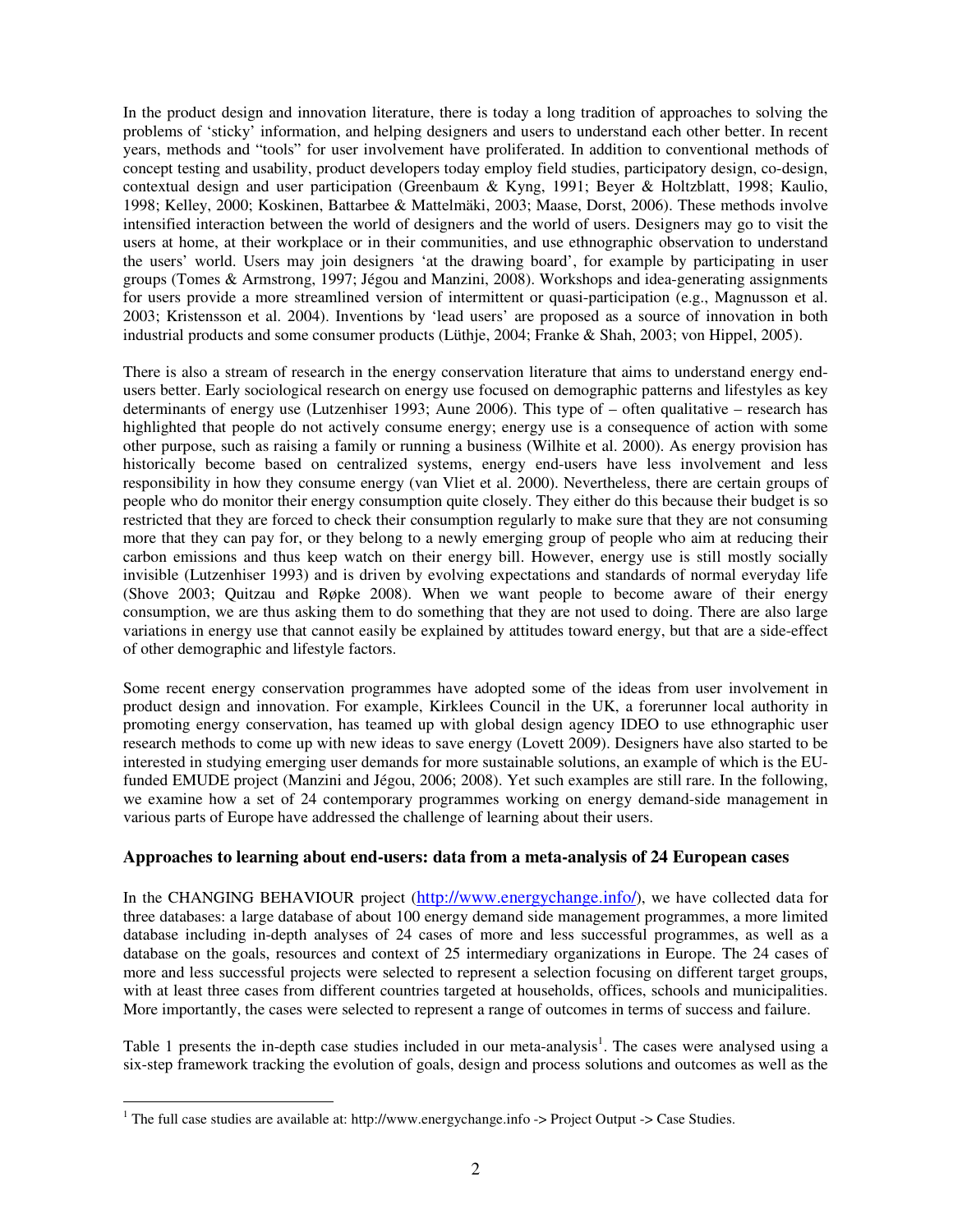influence of context factors and stakeholder networks. Finally, a meta-analysis was conducted to identify core issues influencing success. We present our overall findings elsewhere (Mourik et al. forthcoming).

| Country     | Programme                                                 | Aim of the programme                                                                                                                                   | Type of intermediary<br>running the                                   |
|-------------|-----------------------------------------------------------|--------------------------------------------------------------------------------------------------------------------------------------------------------|-----------------------------------------------------------------------|
|             |                                                           |                                                                                                                                                        | programme                                                             |
| Estonia     | <b>Energy Saving Competence</b><br>Centre                 | Promotion and knowledge networking on energy saving<br>measures in apartment buildings                                                                 | Public agency                                                         |
| Finland     | <b>Energy Efficiency</b><br>Agreements                    | Negotiated agreement to promote energy audits and investments Ministry/Public energy<br>in municipalities                                              | agency                                                                |
| Finland     | Energy expert programme                                   | Training of volunteer residents promoting energy efficiency in<br>housing associations                                                                 | Public energy agency                                                  |
| Germany     | <b>SANIT</b>                                              | On-site advice service for energy efficiency renovations provided<br>by consumer NGO                                                                   | <b>NGO</b>                                                            |
| Germany     | Standby                                                   | State-wide campaign to create awareness of standby energy<br>among consumers and retailers                                                             | Public energy agency                                                  |
| Germany     | EcoTopTen initiative                                      | Nation-wide information and rating service for energy efficient<br>products                                                                            | Research institute                                                    |
| Germany     |                                                           | Contracting Rommerskirchen Implementation of energy performance contracting for municipal<br>buildings                                                 | Municipality/small for-<br>profit company                             |
| Hungary     | <b>Energy Trophy</b>                                      | Competition for saving energy in office buildings through change<br>in employee behaviour.                                                             | Public agency / NGO<br>established by<br>individuals and<br>companies |
| Latvia      | Building energy audits                                    | Energy audits of apartment blocks                                                                                                                      |                                                                       |
| Latvia      | EnERLIn - Efficient<br>Residential Lighting Initiative    | Increase residential lighting efficiency by 50% increase in CFL<br>penetration via promotion campaign and quality charter                              | University / small for-<br>profit company<br>(consultancy)            |
| Lithuania   | Taupukas residential<br>awareness campaign                | Communicate the benefits of energy and water consumption<br>efficiency and stimulate energy and water saving                                           | Public energy agency                                                  |
| Lithuania   | Multi-apartment buildings<br>modernization programme      | Promote energy modernisation of multiapartment buildings via<br>demonstrations and subsidies                                                           | Ministry of environment                                               |
| Netherlands | Rij                                                       | Green Energy Train Leidsche Reduce the energy, heat and water use in apartment houses by<br>5% through a specific education and communication approach | NGO/ Small for-profit<br>company (consultancy)                        |
| Netherlands | Rijn                                                      | Green Energy Train Leidsche Reduce the energy, heat and water use in apartment houses by<br>5% through a specific education and communication approach | NGO Small for-profit<br>company (consultancy)                         |
| UK          | Metropolitan Police Energy<br><b>Efficiency Programme</b> | Improve energy efficiency in existing buildings and practices of<br>the Metropolitan Police Service                                                    | Public agency                                                         |
| Denmark     | Samsø Renewable Energy<br>Island                          | Creation of a renewable, energy self-sufficient island municipality Local municipality                                                                 |                                                                       |
| Finland     | Green Office programme                                    | Certification and management scheme to reduce CO <sub>2</sub> and<br>resource consumption in offices                                                   | NGO established by<br>individuals                                     |
| Finland     | Climate Change Campaign<br>for Schools                    | School climate change awareness campaign implemented by<br>environmental and youth NGOs                                                                | <b>NGOs</b>                                                           |
| Hungary     | Carbonarium Association                                   | Produce information on participants' personal climate change<br>impacts and promote public awareness                                                   | NGO established by<br>individuals                                     |
| Hungary     | Global Environmental Social<br><b>Business Mechanism</b>  | Implement energy renovations in apartment blocks                                                                                                       | Small for-profit<br>company                                           |
| Hungary     | Climate Watch                                             | Educational and award programme for school groups to reduce<br>$CO2$ emissions                                                                         | NGO established by<br>environmental NGOs                              |
| UK          | CIS Co-operative Insurance<br>Society Solar Tower         | Renovate a landmark building using solar panels                                                                                                        | For-profit company<br>(consumer cooperative)                          |
| UK          | Manchester is My Planet<br>(MiMP) programme               | Increase policy development/implementation on Climate Change<br>among Greater Manchester local authorities                                             | Small non-profit<br>company (consultancy)                             |
| UK          | MiMP Climate Change<br>Pledge                             | Attract citizens in Greater Manchester to sign up to a Climate<br>Change Pledge and encourage a switch to less carbon-intensive<br>lifestyles.         | Small non-profit<br>company (consultancy)                             |

**Table 1: Cases used for in-depth meta-analysis**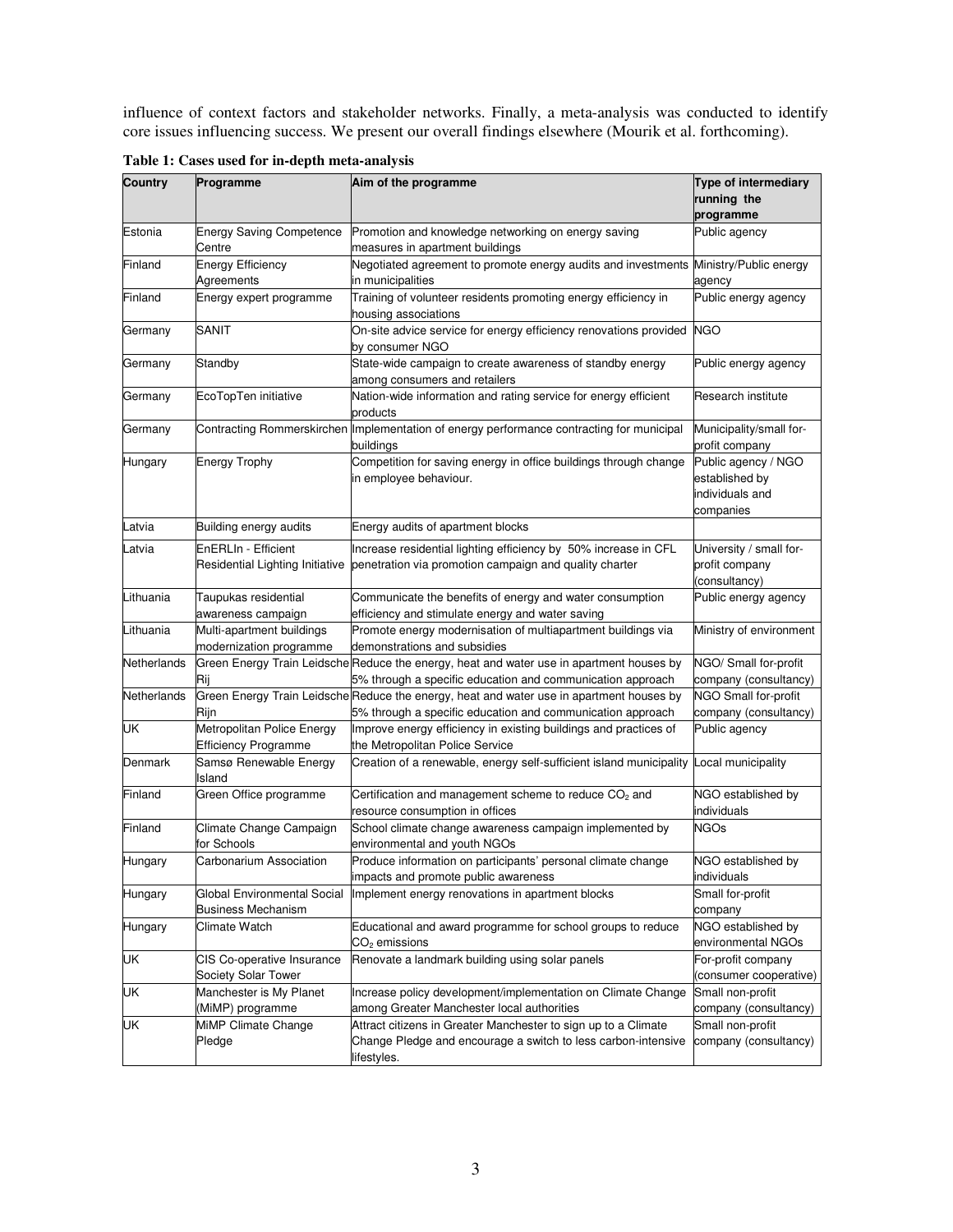## **Findings: User involvement in 24 European demand-side programmes**

In the following, we focus on examining the interactions between the programmes/projects and the targeted energy end-users. We first present they ways in which the programmes in our database gained information on end-users and their needs, expectations, circumstances and ways of thinking about energy. We then turn to examine whether the choice of approach in learning about end-users is related to the success of the programme. We then look at how the approach to learning about end-users relates to the scale and planning style of a programme. Finally, we identify pros and cons of the various approaches, showing that there is no 'ultimate solution' to learning about end-users, but rather, that programme managers need to strike a balance that is most suitable for their particular context and resources.

#### *How did the programmes learn about their end-users?*

 $\ddot{\phantom{a}}$ 

When examining the case study data as a whole, we identified a variety of ways in which programme managers learned about the needs of the end-users. We classified them into five categories of approaches: (1) Surveys, interviews or group meetings, (2) Prior research and/or particular theoretical perspectives (3) Experience from prior projects and similar examples, (4) User-driven project (or pilot project) and (5) Familiarity and informal interaction with the target group (see Table 2). All categories were almost equally represented in our cases.

Surveys or interviews with end-users were applied by six of the projects to assess the needs, attitudes and knowledge of the target group<sup>2</sup>. In some cases, the surveys were quite comprehensive and sophisticated, and they were used extensively and thoughtfully in the design of the project. For example, the EcoTopTen campaign in Germany (Bürger and Bern 2009) built on a very thorough survey of current consumer lifestyles and interests, and used it to design the focus of the programme. In addition, focus groups discussions were organized to gain more user input into the programme development. In some of the other programmes and projects, the main purpose of the surveys was to identify a baseline for evaluation, or to design messages for a communication campaign. In some cases, the surveys or interview data did not feed into the programme design.

Eight of the programmes/projects built on prior research or particular theoretical perspectives, yet of very different kinds. In some cases, a particular theory of human behaviour and behaviour change was very dominant, e.g., the Green Energy Train projects in the Netherlands (see Feenstra 2009; Breukers 2009) built on a concept called 'Long Live Energy', which aimed to challenge end-users world-views very fundamentally. In other cases, less specific social science perspectives were used as a basis for working with the target group (e.g., active learning in schools, marketing approach in a campaign). Some of the prior research was more empirical than theoretical, dealing with, e.g., statistics on energy use and opportunities for change in commercial or residential buildings<sup>3</sup>. In the UK, The Rules of the Game guideline published by Defra, which combines both theoretical insights and findings from current surveys, was mentioned as a key resource for understanding end-users (Robinson 2009).

Some of the case programmes built strongly on experience from prior projects or similar examples. Most often, the programme manager had been working previously with the same end-users in similar – or even partly different – projects and had thus accumulated experience or even formal research and statistics in that previous context. They had thus gained impressions of the end-users' needs, capacities and culture that helped them design their programmes. For example, in the Hungarian Climate Watch Programme (Vadovics 2009a), the National Society of Conservationists (NSC) had implemented numerous programmes in

<sup>&</sup>lt;sup>2</sup> We have grouped 'surveys' and 'interviews' in the same category for practical reasons, even though it would make sense to differentiate between the two. Interviews allow for face-to-face interaction and provide the possibility to learn something new and totally unexpected. However, only few of our cases used interviews, and even then, often as a direct substitute for a more systematic survey.

<sup>3</sup> Few of the programmes, however, reported having access to detailed statistics on the energy use of their particular target group of end-users. This is a situation that should improve in the future, at least in principle, as more real-time use data, especially for electricity use, is becoming available.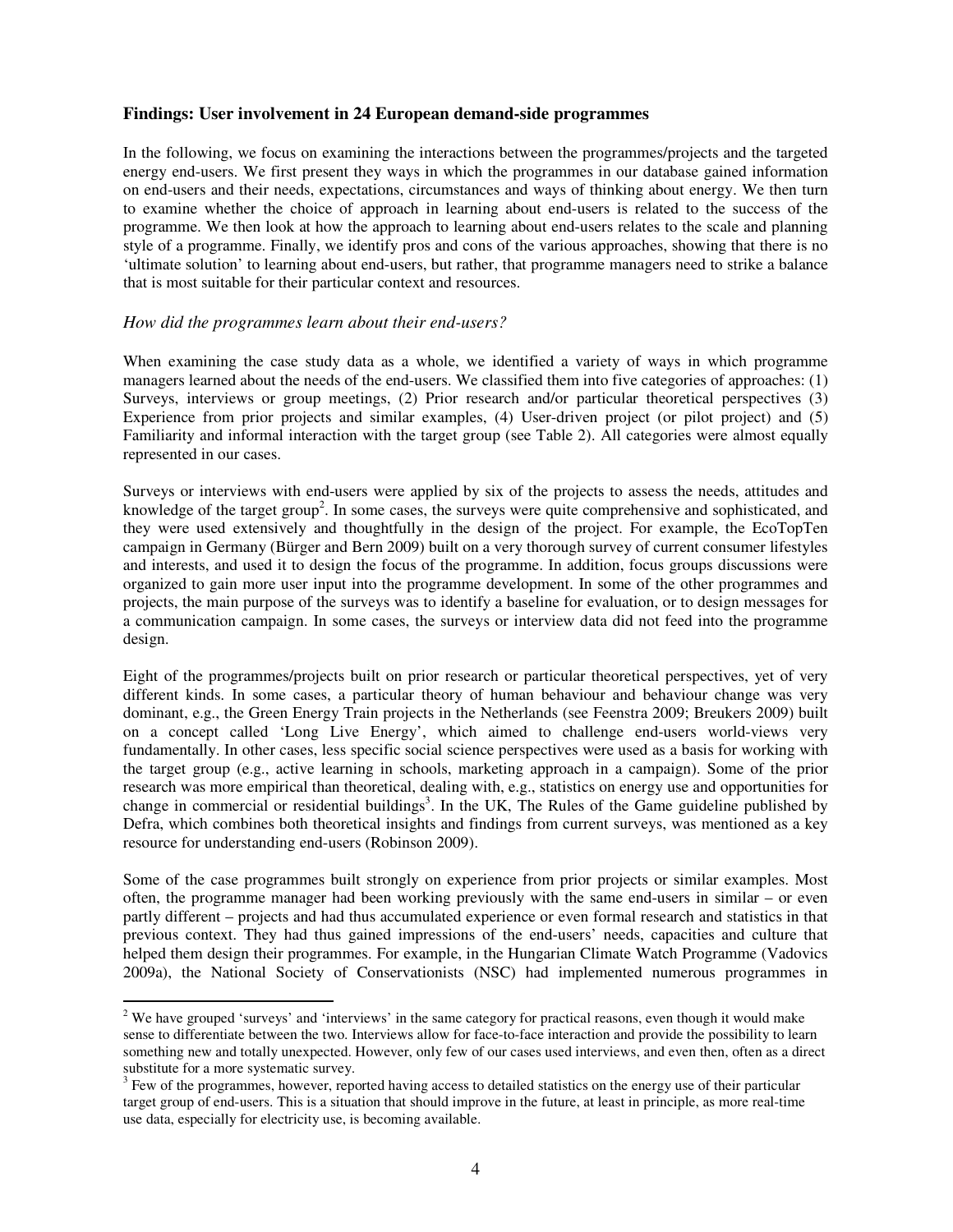environmental education, had been working with teachers and school children for a long time, and had considerable knowledge about pupils' background knowledge about energy issues and climate change.

Eight of the cases were completely or partly initiated and designed by (at least part of) the end-users. In three of these cases, these end-users were members of organizations (municipality, municipal department, company). In one case, Carbonarium, the project was designed and implemented completely by private citizens (see Vadovics 2009b). In the remaining cases, end-users were involved at an initial stage, but later the programme grew to address other end-users not already involved in the programme design. In the Finnish Energy Expert case, the initiative came from active residents in the housing association that first implemented the programme; however, the programme has since extended far beyond these initial residents or the housing association, and changed along the way (Anttonen 2009). In Samsø, the initiative to become an energy self-sufficient island came from the municipality, which entered a competition to gain state support for this effort (Saastamoinen 2009). Not all inhabitants, however, who were later be involved, were consulted at this stage. In some cases, early user involvement was explicitly used to pilot programmes that were later expanded to a broader user base. In particular, the Finnish Green Office programme was built up after a two-year pilot phase, conducted in close co-operation with eight customer companies (Heiskanen 2009). Similarly, the Finnish Municipal Energy Efficiency agreementswere partly based on 'pilot' experiences from an auditing programme conducted by the city of Helsinki in its own facilities (Salminen 2009).

Even where the end-users themselves were not the initiators of the programme, and no formal pilot phase was organised, user experience could influence design in more informal ways. Some of the projects modified their design as a result of feedback and experiences gained during the course of the programme, as was the case in the SANIT (Maier 2009). Programme design elements could be discussed with stakeholders representing various user groups, as was done, for example, in the Manchester is My Planet pledge campaign (Robinson 2009). Implementation responsibilities could be given to longstanding members of the user community, as was done in the Samsø programme (Saastamoinen 2009). Or the programme managers and delivery staff could have prior personal experience of being 'one of the users': for example, the Ilmari climate change campaign for schools was run by young people, very recently out of school themselves (Rask 2009).

| Approach to learning about end-users |                                                            | Number of cases applying this approach* |
|--------------------------------------|------------------------------------------------------------|-----------------------------------------|
|                                      | Surveys, interviews or group meetings                      |                                         |
| 2.                                   | Prior research, particular theoretical perspectives        |                                         |
| 3.                                   | Experience from prior projects and similar examples        | b                                       |
| 4.                                   | User-driven project (or pilot project)                     |                                         |
| 5.                                   | Familiarity and informal interaction with the target group |                                         |

**Table 2. Approaches to learning about end-users applied in the case projects** 

\* NB: the number of cases is larger than the total number: some projects used multiple approaches

The different approaches resonate with findings from the broader literature on user involvement in technological design (Akrich 1995, Muller et al. 2001, Stewart & Williams 2005). This literature suggests that different ways of learning about and involving users are sometimes, though not always, coupled with specific ways of seeing and representing the end-users. For instance, designers of certain kinds of products or services can focus on the 'average user' (Johnson 2007). Ergonomics and usability studies often draw on feedback from 3-5 typical users (Nielsen and Landauer 1993), assuming that there are some task-related problems are common to all human beings. It is also sometimes recommended to focus on untypical users. Some argue that every person is unique, thus data from some users may not apply to others (Bowie 2003) . The use of one's own experience is often cautioned against (the "I-methodology", see Akrich 1995), as this is based on the assumption that the users are similar to the designers. Yet there are also cases where the designers' own experience may be a valuable resource, and also help to make designers more sensitive to input from other, different types of users (Kotro 2007).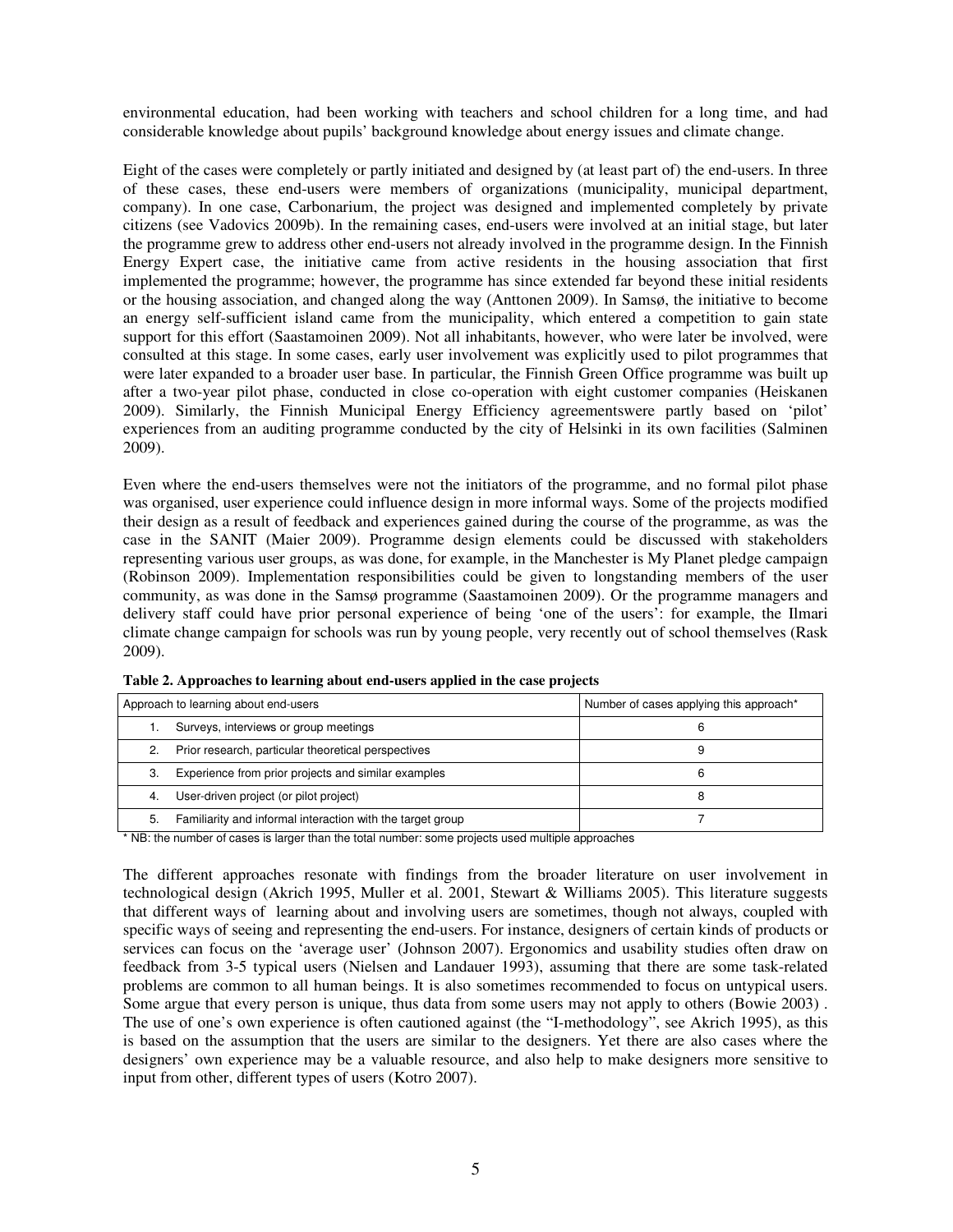# *Which approaches lead to success?*

It might be tempting to say that one approach is better than the others. One might argue that it is imperative to build programmes on dedicated research into the target group's attitudes and barriers to behavioural change (McKenzie-Mohr 2000). One can also argue that it is important to build programmes on existing theoretical insights (Dahlbom et al. 2009). It also makes sense to say that the programme manager's experience and/or dedication are crucial for success. Similarly, some may argue that it is really important to build programmes on the basis of end-users' needs and capacities (Parnell and Popovic-Larsen 2005), or that familiarity and informal interactions are critical for success.

We can see that none of the approaches, in themselves, provide a 'silver bullet' for success in achieving project goals (Table 3). The second column indicates the number of cases in which a particular approach was used, and the third column the number of these cases that were successful in reaching their goals. We can see that none of the approaches to learning about end-users' needs, in itself, is a sufficient condition for success<sup>4</sup>.

| <u>twee et remarch of again a barrent abbate of the compromedic in continuing browning comp</u> |                                                            |                                             |                                                             |  |
|-------------------------------------------------------------------------------------------------|------------------------------------------------------------|---------------------------------------------|-------------------------------------------------------------|--|
| Approach to learning about end-users                                                            |                                                            | Number of programmes<br>using this approach | Number with relatively<br>high level of goal<br>achievement |  |
|                                                                                                 | Surveys, interviews or group meetings                      |                                             | 4                                                           |  |
| 2.                                                                                              | Prior research, particular theoretical perspectives        |                                             | 6                                                           |  |
| 3.                                                                                              | Experience from prior projects and similar examples        |                                             | 6                                                           |  |
| 4.                                                                                              | User-driven project (or pilot project)                     |                                             | 5                                                           |  |
| 5.                                                                                              | Familiarity and informal interaction with the target group |                                             | 6                                                           |  |

**Table 3. Relation of using a particular approach to success in reaching programme goals** 

Many of the case programmes, in fact, used a variety of approaches in combination. And indeed, the use of a variety of approaches appears to increase the programme's chances for success (see Stern 1999; 2000): of the 11 programmes that made use of a variety of approaches, only 1 failed partly of fully to reach its goals, whereas of the 13 programmes that used only one approach, there were four that did not reach all their goals. This observation is, however, to some extent confounded by the fact that the larger and better-resourced projects tended to use more diverse approaches, and also to be more successful, probably partly due to access to more resources.

# *Which types of programmes use different approaches?*

 $\ddot{\phantom{a}}$ 

The approaches selected also partly reflect the needs and resources of the programme: large-scale programmes addressing broad and heterogeneous target groups naturally need to gain representative data on characteristics of the target group, whereas smaller, more 'local' projects can build on more informal experiences – and in fact, must often do so due to resource constrains.

Even though there are many similarities among our case programmes – reducing energy consumption, a focus on energy use in buildings, and a societal pressure to reduce  $CO<sub>2</sub>$  emissions – there are also differences. In addition to the size of the target group, the programmes can differ in related product/service lifecycles (3 months vs. 100 years) and the risks involved for the end-users (small behavioural changes vs. large investments), the degree of mass-customization, and the involvement of business vs. government stakeholders. For these reasons, the approaches used in the programmes might differ significantly, as some programmes require more planning than other.

Yet the different approaches to learning about the end-users partly reflect a slightly different approach to programme planning and design. The programmes building on more 'distant' resources, such as surveys, prior theoretical concepts and previous research are designed more from 'top down'. This type of planning

 $4$  In the meta-analysis (Mourik et al. forthcoming), we have used a variety of indicators for programme successfulness, but here we focus for simplicity's sake for only goal attainment as an indicator of success.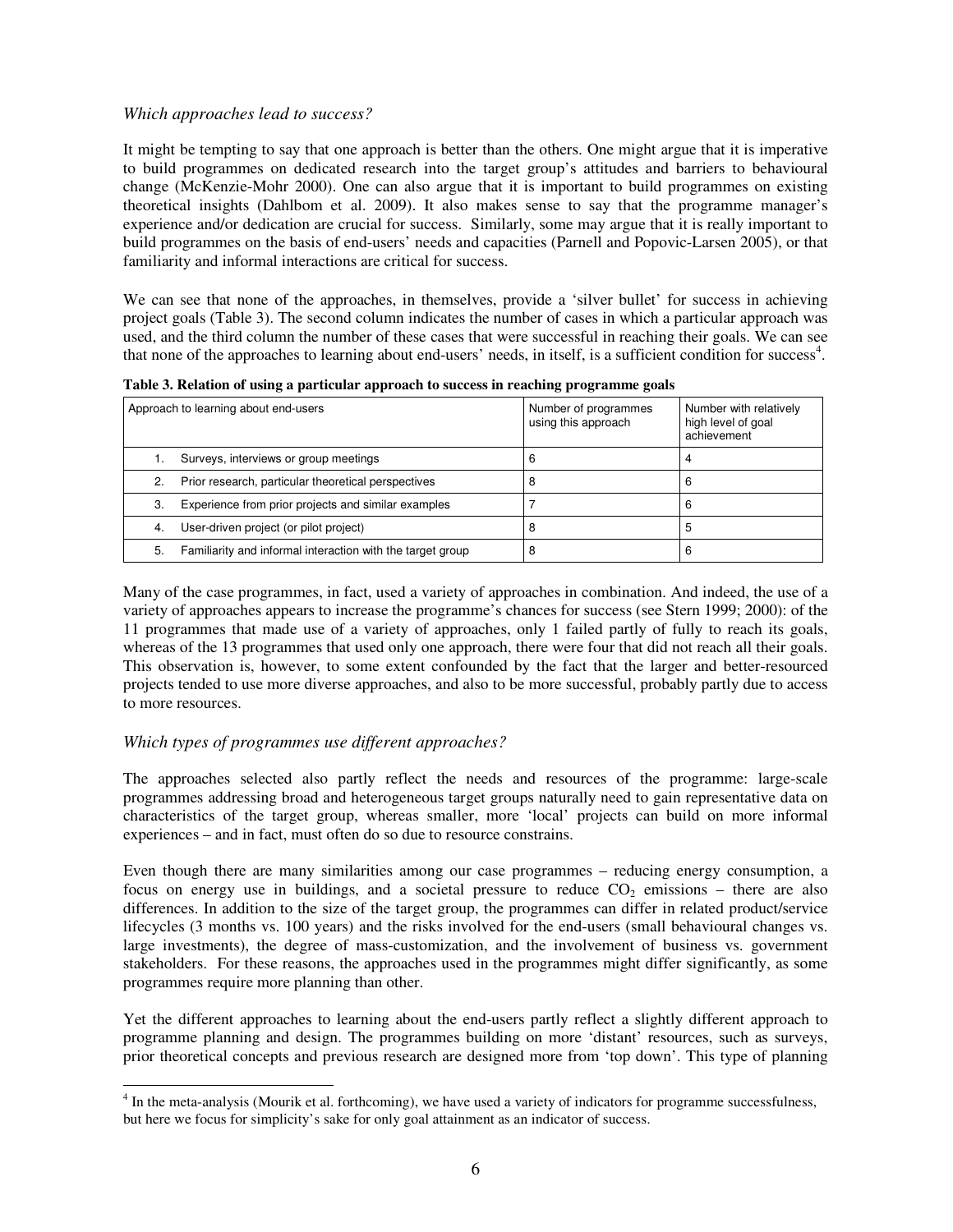approach implies a clear separation between research, design, implementation and evaluation. The other type of programmes builds more on practical experiences, informal contacts and initiatives taken by the end-users (or some of them) themselves. Here, the planning approach is usually more 'bottom up' and less tightly planned (see Mourik et al, *forthcoming*). Small pilots or feedback and ideas gained from stakeholders can change the course of the programme, and research, design, implementation and evaluation occur more concurrently.

We can thus see that quite similar problems may be addressed by more 'bottom-up' types of projects that are grounded in end-user needs and experiences, and more 'top-down' projects that are grounded in preconceived goals and a more 'distant' approach to steering energy use. It is perhaps not entirely fair to compare such projects with partly different goals and objectives. The 'top down' projects usually try to tackle large problems and address more 'difficult' end-users groups, whereas the more 'bottom up' projects build on, or at least interact more closely with end-users who often are already motivated to change their energy behaviour, but merely require some support for this.

# *Pros and cons of various approaches*

It is also clear that the different approaches have their benefits and drawbacks (Table 4). This serves to emphasize the fact that different approaches are more suitable for particular types of programmes in terms of goals, scale and resources.

Formal, dedicated research involving surveys and interviews is useful. It provides a systematic format for data collection. Representative samples of end-users can be surveyed and thus there is at least a chance of learning the views of 'less enthusiastic' members of the end-user population<sup>5</sup>. But our experiences shows that surveys may not always feed into programme design, for example because they are conducted at a relatively late stage when programme design features are already fixed. Moreover, surveys may be designed to confirm existing preconceptions, or they may be read tactically for the same purpose(see, e.g. Akrich 1995). Conducting high-quality surveys or interviews may also require specialized skills that are expensive to gain for small-scale projects and programmes.

There is also obvious merit in building one's programme on a sound theoretical base of prior research. A sound theoretical basis in the behavioural and social science literature can provide useful concepts that help to make sense of seemingly irrational end-user behaviour (see e.g. Kempton et al. 1992; Stern 2000). Yet there are many – often competing and contradictory – theoretical perspectives on energy-related end-user behaviour and behavioural change (Wilhite et al. 2000). Our data revealed that an overly theory-driven programme can end up being too complex and confusing for end-users (see e.g. Feenstra 2009). Moreover, most social science theories are 'middle-range' theories that apply to a certain social context, but may not help to explain behaviour another context (Pawson and Tilley 1997).

Previous experience, especially with the same end-user group, is obviously useful and speeds up the learning phase. This is evidenced in our data, for example, by the highly professional way in which the Hungarian NGO, NSC, organized the Climate Watch programme, building on previous experience in environmental educations. Their success is also partly due to the fact that their local member organizations took part in project implementation. Obviously, they had information about and also direct links to the end-user group. A sound experience base also creates confidence and provides an arsenal of practical skills and solutions that are difficult to learn in any other way. Yet we can also speculate that there might be drawbacks from relying too much on prior experience, especially in the long term. Management scholars are familiar with the term 'competence trap' Levinthal and March (1993), which means that an excessive focus on core competencies and well-established skills can deter organizations from learning new skills required by changing environments.

User-driven programmes are ideal in many ways. End-users know about their needs and circumstances and can contribute to context-tailored and user-friendly designs (Stern 1999; 2000). They can also serve as pilots

<sup>&</sup>lt;sup>5</sup> Add note on survey sample bias...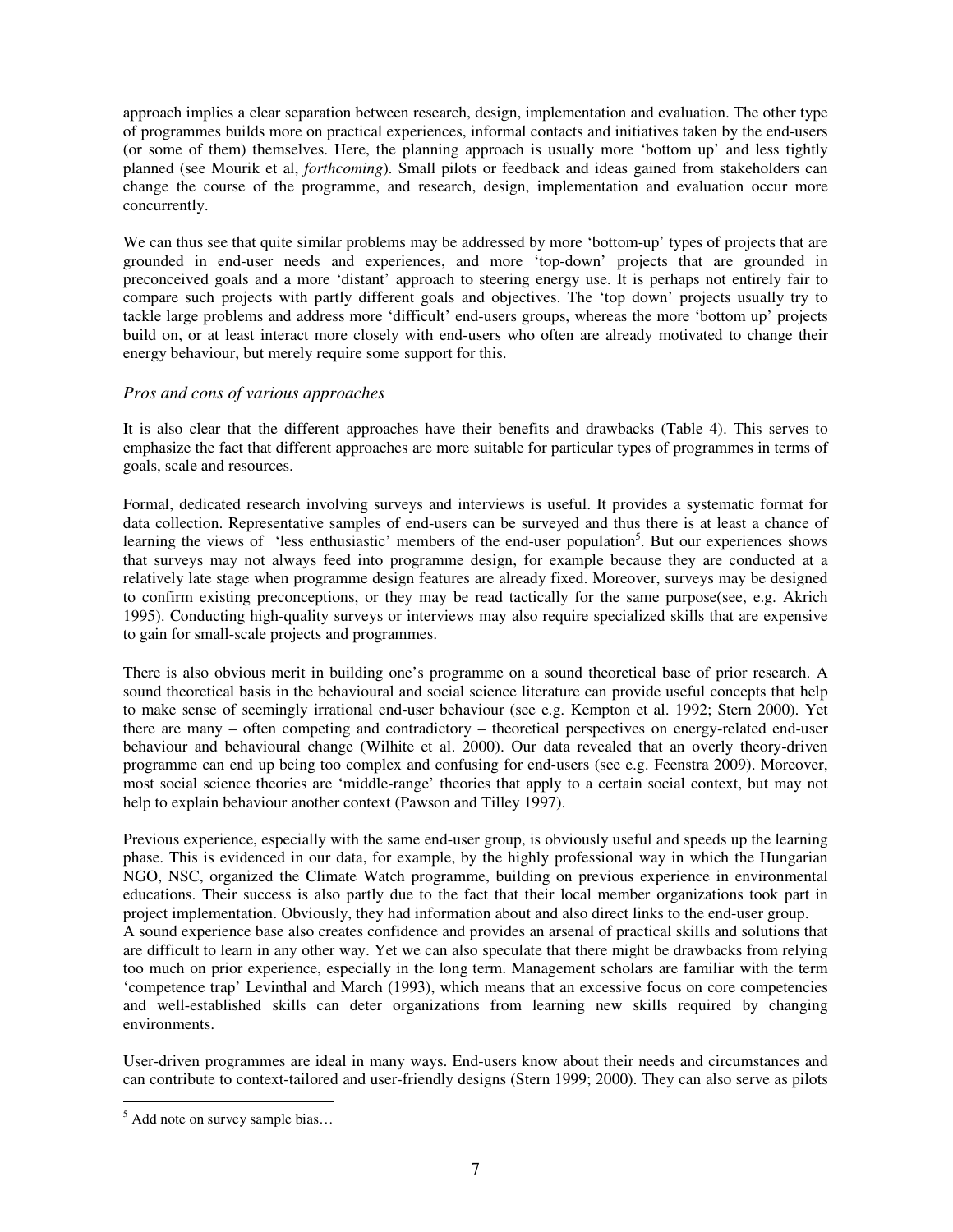to refine programme designs (MacKenzie-Mohr 2000). On the other hand, we can also ask whether end-users are always aware of their needs, behaviours or all the factors influencing them<sup>6</sup> (see Riquelme 2001). Energy-related behaviour, in particular, is often habitual and not subject to conscious decisions (Abrahamse et al. 2005; Darby 2000). On the positive side: It is much easier to work with end-users that are highly motivated and willing to invest their own efforts in designing a programme that can help them save energy. However, such end-users are usually few and far apart. So the programmes in our dataset that were userdriven were usually small, or at least started out small. Scaling up and 'growing' the programme into a large one involving 'ordinary' end-users may be difficult<sup>7</sup>. Some of our case programmes accomplished the upscaling process successfully, e.g. the Finnish Energy Expert programme and the Green Office programme. Yet upscaling often requires new resources and more formal ways of organizing, so our cases also include ones like the Hungarian Carbonarium programme that have difficulties in growing beyond their original user base.

As stated above, end-user interaction and learning about end-users can also be informal, based on face-toface contacts or longstanding membership in the user community. Informal interaction allows for a rich exchange of information (including non-verbal information), and familiarity creates trust and mutual confidence. This is evidenced, for example, in the case of the Samsoe renewable energy island, where the entire project built on close interaction within a tight-knit rural community (yet also employed more organized events to ensure participation by the islanders). However, this approach is not always feasible: it can take a lot of time and commitment to build up the level of familiarity needed to execute a successful behaviour change programme. Moreover, programme managers' personal contacts may not be so representative of the target group as a whole. They usually center around the more active and positive people in the target group, and may thus obscure more marginal, but also more critical voices (see Heiskanen et al. 2007).

| Approach to<br>learning about<br>end-users                          | <b>Pros</b>                                                                                                                                                                                                                                | Cons                                                                                                                                                                                                                         |
|---------------------------------------------------------------------|--------------------------------------------------------------------------------------------------------------------------------------------------------------------------------------------------------------------------------------------|------------------------------------------------------------------------------------------------------------------------------------------------------------------------------------------------------------------------------|
| Surveys and<br>interviews                                           | Systematic approach to data collection<br>Surveys provide the possibility to poll representative<br>samples                                                                                                                                | May not always feed into programme design<br>Surveys may be designed to confirm existing<br>preconceptions, may fail to bring up new insights<br>Conducting good research may be expensive and<br>require specialized skills |
| Prior research.<br>particular<br>theoretical<br>perspectives        | Sound theoretical base can guide observations and<br>help to make sense of energy-related behaviour                                                                                                                                        | Strong commitment to prior findings or theories may lead<br>to overlooking contextual particularities<br>Overly theoretical background can lead to complex and<br>confusing designs                                          |
| Experience from<br>prior projects and<br>similar examples           | Sound experience-base creates confidence and<br>practical skills/solutions that are difficult to codify                                                                                                                                    | 'Competence trap': overconfidence and failure to learn<br>new skills in new contexts                                                                                                                                         |
| User-driven project<br>(or pilot project)                           | End-users know about their needs and<br>circumstances and can contribute to context-<br>tailored and user-friendly designs<br>End-users are motivated and engaged from the<br>start, thus 'less work' is left for the programme<br>manager | End-users may not be fully aware of their behaviour and<br>all the factors underlying it<br>'Upscaling' from small user-driven pilots to broader<br>groups of end-users can be difficult                                     |
| Familiarity and<br>informal interaction<br>with the target<br>group | Informal interactions allow for a rich exchange of<br>information (including non-verbal information)<br>Familiarity creates trust and mutual confidence                                                                                    | It can take a lot of time and commitment to build up the<br>level of familiarity needed to execute a successful<br>programme<br>Contacts may be biased: some end-users are more<br>familiar than others                      |

**Table 4. Pros and cons of particular approaches to user interaction in energy demand-side programmes** 

 $\overline{a}$ 

<sup>&</sup>lt;sup>6</sup> Of course, we can also ask how aware the programme managers are of their own behaviour and the factors influencing it (see e.g. Kempton et al. 1992; Shove 1998; Parnell and Popovic-Larsen 2005).

 $^7$  This same phenomenon has been found in product design projects working with 'lead users', i.e., users who face needs before the mass of the market and innovate in order to discover solutions to their own problems (von Hippel 1988; 2005). Christensen et all. (2003) have argued that lead user innovations are rarely appealing to 'non users'.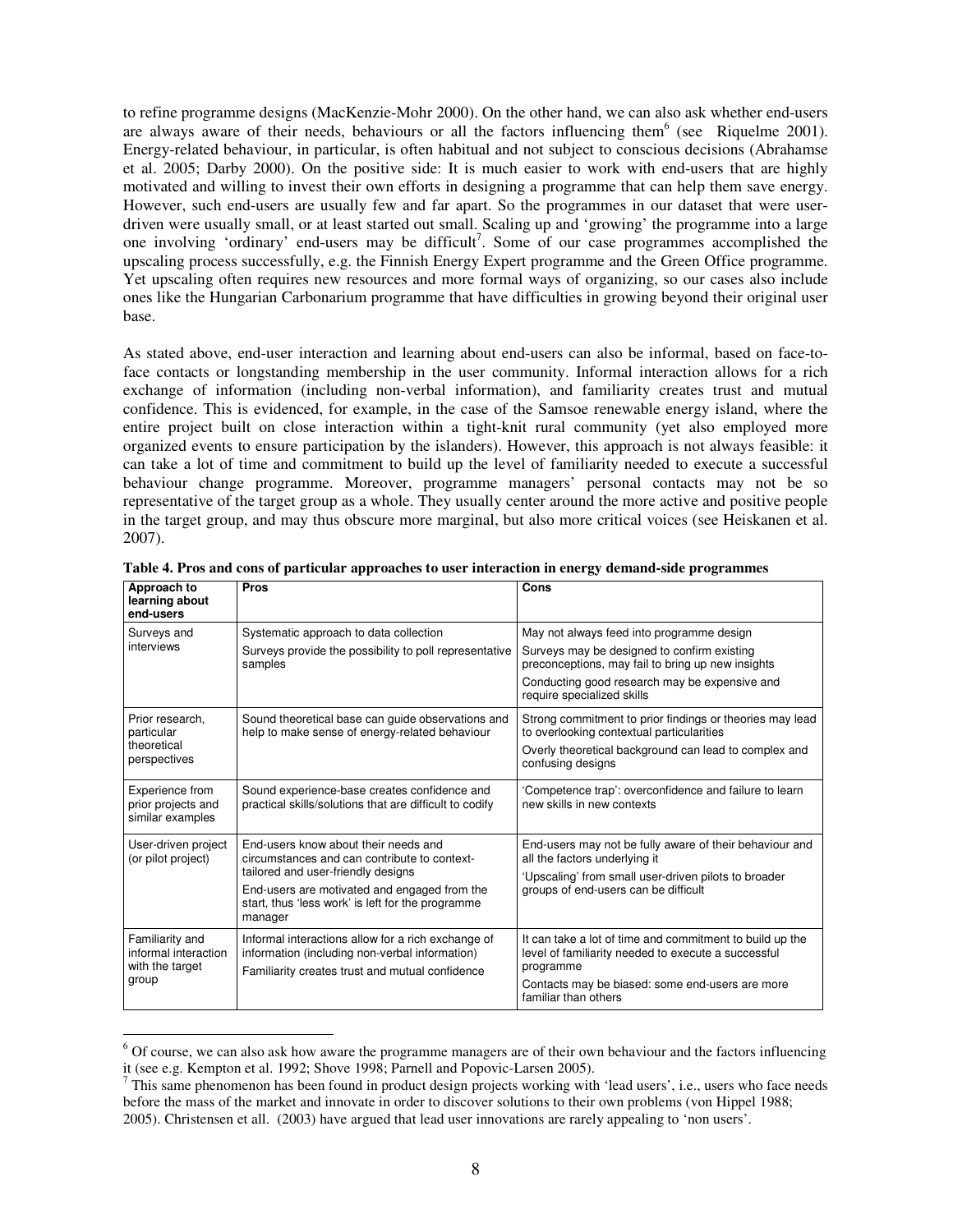#### *Isolated end-users – or embedded in context?*

Until now, we have focused mainly on how programme managers interact with the energy end-users that they are targeting, and whose behaviour they aim to change. Yet an important observation arising from our analysis is that interacting merely with end-users is not sufficient. Energy end-users are not the only parties influencing their energy usage behaviour. Sociologists have argued that we should not examine energy consumers in isolation; energy consumption (and conservation) is always a result of social processes on the family, community and institutional level (Lutzenhiser 1993; Wilhite et al. 2000). Individual choice is limited by the way cities, energy supply systems, housing designs, service networks and products are configured (Wilhite et al. 2000). Thus, change in energy-related behaviour is part of a larger change in the social and technical organization of 'systems of provision'. The systems of provision define the opportunities and limits for individuals' patterns of energy usage (Rohracher 2001).

What can individual programmes, especially small-scale ones, do about social processes and systems of provision? There are obviously issues in which programme managers are fairly powerless. Yet we found in our meta-analysis that the ability of programmes to reach their goals was often dependent on the engagement of not only end-users, but other relevant stakeholders in the end-user context. These stakeholders can be viewed as 'secondary users' or 'indirect target groups' (Oudshoorn & Pinch 2003).

Table 5 shows some examples of parties influencing the success of energy conservation interventions in our case studies. Many of our case studies deal with energy use by people living in multi-apartment dwellings (e.g., Anttonen 2009; Breukers 2009; Kamenders 2009; Feenstra 2009). Here, households are usually the target group for behavioural interventions and additionally, more technical interventions can be addressed to facility owners and managers. Many of our case studies, however, indicated that these two types of interventions are often addressed separately. For example, in the Finnish Energy Expert case, the resident Energy Experts were poorly informed about and involved in building maintenance and technical renovation plans. Moreover, many larger energy related decisions require concerted action by residents – here boards (e.g. condominium boards in owner-occupied housing) and committees are important decision making forums, but also informal interaction between residents (especially 'opinion leaders') can be important. The ability to change energy-related practices may also depend on the availability of suitable service providers (e.g., banks, contractors, retailers and suppliers).

Another example can be taken from cases dealing with energy use at the workplace (Heiskanen 2008; Pariag 2008; Liang and Hodson 2008). The possibility to change energy-related practices is essentially conditioned on the relations and responsibilities of management and employees. Successful programmes need to engage employees and empower them to act. There are also particular groups of staff (e.g., IT managers in offices) who have an impact on procurement and management decisions that influence others' possibilities to save energy. The organisations' motivations, capacities and the availability of positive feedback on change also depend on how the organisations' clients value energy efficiency. Co-operation with facility owners and managers influences the possibilities to change premises to accommodate energy-conserving practices, and suppliers and service providers are naturally crucial for access to more energy-efficient equipment and services.

| Refurbishment and energy management in a multi-apartment<br>dwelling | Energy and carbon emission reductions in offices  |
|----------------------------------------------------------------------|---------------------------------------------------|
| Households (tenants, owner-occupiers)                                | Management                                        |
| Resident boards and committees, informal groups                      | <b>Employees</b>                                  |
| Facility owners and managers                                         | Staff in charge of particular functions (e.g. IT) |
| Banks                                                                | Trade, labour and professional organisations      |
| Contractors, technology suppliers                                    | Clients                                           |
| Government (national and local)                                      | Facility owners and managers                      |
|                                                                      | Suppliers and service providers                   |
|                                                                      | Government (national and local)                   |

**Table 5. Examples of stakeholders potentially influencing energy use and the potential for changing behaviour**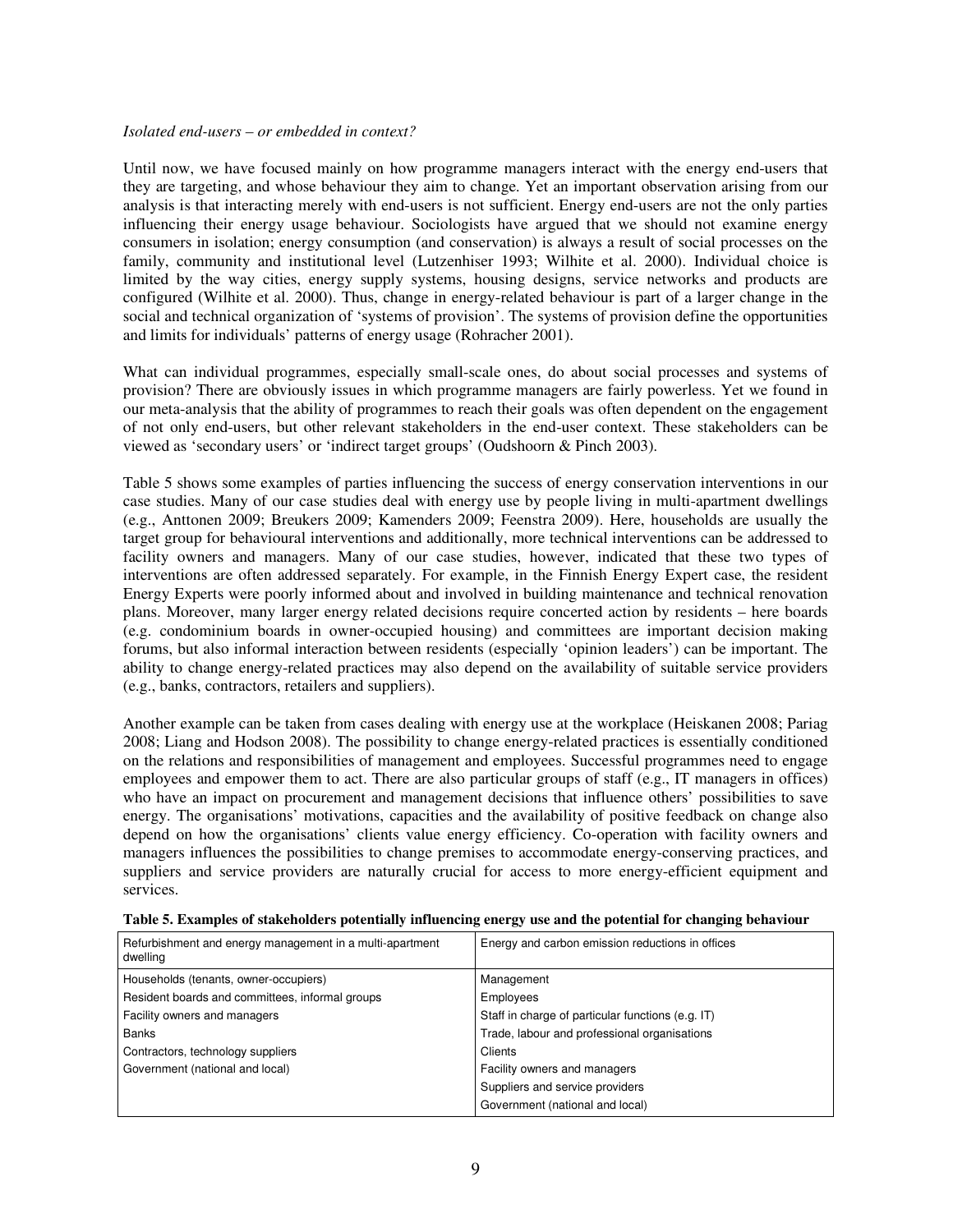Our meta-analysis (Mourik et al. *forthcoming*) indicated, in fact, that the ability to engage diverse stakeholders and align their interests was a critical factor for success in many cases. Understanding existing stakeholder networks and building on them was crucial for gaining access to the different parties whose participation and resources was needed for completion of the change programme. In particular, diverse competencies and skills needed to be involved. Successful programmes also managed to build up new networks to support the new practices.

Stakeholder networks are a 'personalised' representation of the context in which energy end-user practices are embedded. There are, naturally, also features of the context that are less clearly represented by particular stakeholders, yet need to be taken into account. These include the particular features of the national context, such as the dominant values, knowledge bases, institutions and economic situation at a particular time, but they also include more 'local' contexts, such as regional specificities, or the particular values, institutions, norms, social networks and cultures in certain sectors. Context and timing were often mentioned as critical to the success of particular energy saving programmes: a good understanding of the networks and contexts in which the end-users were embedded helped the successful programmes to overcome obstacles and turn them into advantages. Thus, we found, for example, that programmes targeted at offices in Hungary, Finland and the UK benefited from the ongoing interest in "greening businesses" and managed to position themselves as one way for businesses to address their environmental and social responsibilities cost-effectively. Likewise, programmes related to residential energy use benefited from ongoing changes in the housing sector, such as a strong investment in housing renovation in Lithuania or intensified tenant participation in housing governance in Finland.

### **Conclusions: Challenges of creating a toolkit for practitioners**

The aim of the CHANGING BEHAVIOUR project is to use our findings to create a toolkit that helps energy practitioners to interact more effectively with energy users (including end-users and other stakeholders). Our analysis of previous programmes indicates that there is indeed a need for better involvement and understanding of end-users. Yet our findings also suggest that the crucial issue of "what works where and when" (Pawson and Tilley 1997) is not easily solved with simple instructions or a "one size fits all" toolkit. Sensitivity to context is needed when devising methods and tools for practitioners working in the field. We are trying to develop such sensitivity through a close analysis of the literature, through empirical research, and by developing our toolkit in six pilot projects, with different aims and target groups, conducted in different parts of Europe.

What can we take to this process from our analysis of user involvement? It is clear that no one method for learning about end-users is best, and this is echoed in the broader literature on user involvement (Stewart and Williams 2005). Our analysis shows that none of the approaches to learning about end-users' needs, in itself, is a sufficient condition for success. Methods should be context-sensitive and allow practitioners to go "beyond method" – and beyond the view of end-users as passive recipients of approved solutions – to understand and work with a relational approach to end-users (see Guy and Shove 2000; Guy 2006). This means understanding one's own relation to the end-users and viewing the end-users in a broader dynamic context.

A relational approach suggests that 'what works where and when' depends on what one is aiming to accomplish. Our analysis shows that energy demand-side programmes come in various sizes and shapes and they are initiated and delivered by different kinds of practitioners (SURF et al. 2008). For example, some programmes aim to become persistent stakeholders in a future value chain, whereas other programmes aim to fade out when the intervention is done. These differences imply different types of 'customer relations' and different approaches to networking, among others.

An important category influencing 'what works where and when' relates to the size and heterogeneity of the end-user community or target group and to the social distance between the programme manager and the endusers. Formal methods are needed when there is great socio-cultural distance between the programme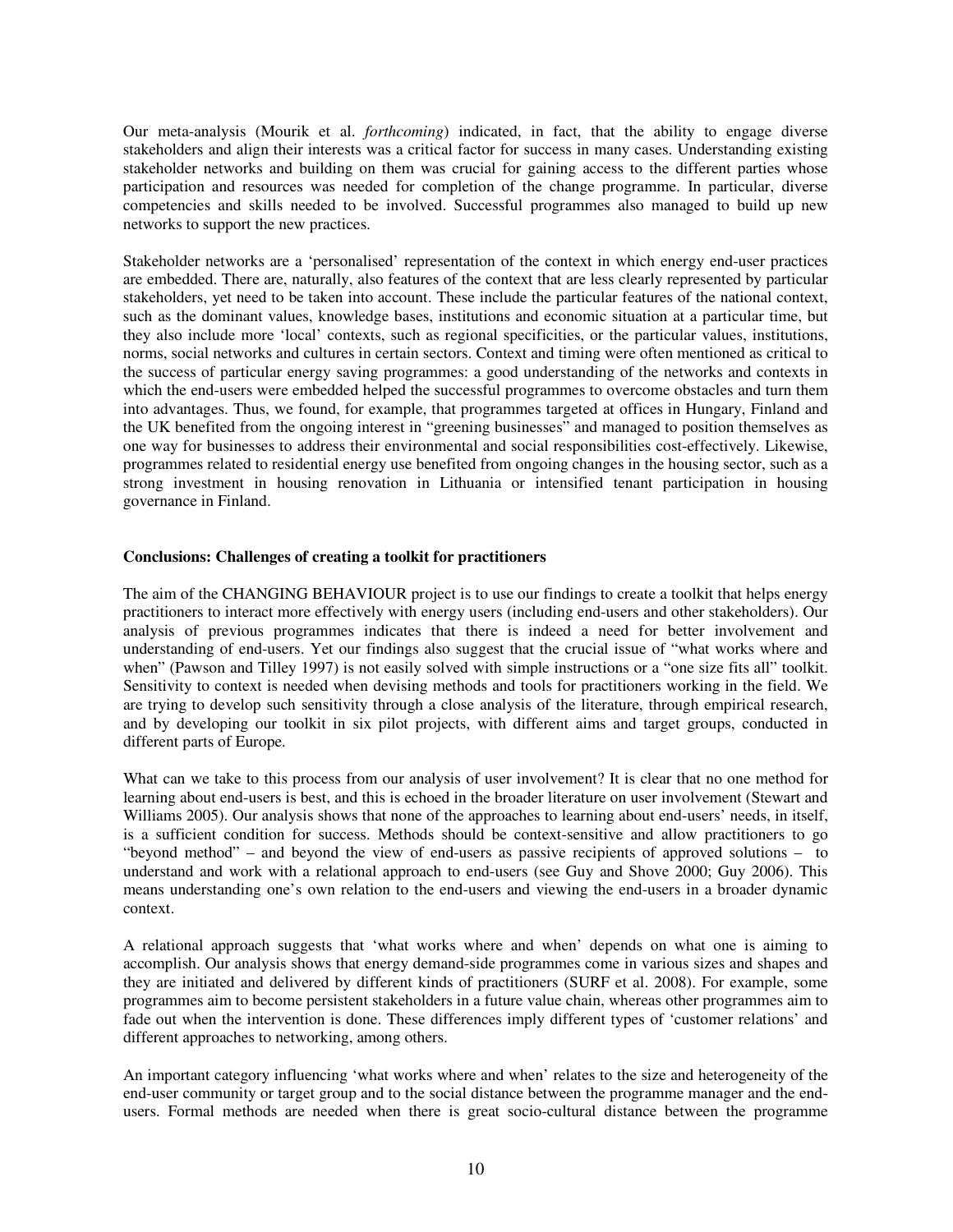developers or managers and the end-users, or when individual differences matter more (e.g. mass-customized products or services). The more a product or service can be customized for a particular user or user group context, the more this needs to be reflected in choice of methods, among others.

Rather than examining and working with isolated end-users, we want to develop a toolkit that addresses endusers in context. This can mean engaging other relevant stakeholders (such as families, communities or service providers) in meaningful ways in the project. Engaging stakeholders, in turn, requires particular skills in analysing and negotiating expectations and interests. Most of the existing methods for user involvement are targeted at studying individual users, and there are few established methods within this tradition for analysing groups, subcommunities and networks (e.g., Rohracher 2005).

A relational approach also starts to blur the distinction between 'users' and 'producers' (or programme developers, managers or deliverers). Firstly, programme managers are dependent on the end-users for reaching their goals of reduced energy consumption (e.g. Parnell and Popovic-Larsen 2005). Furthermore, if we acknowledge that in addition to the end-users, there are many parties that can influence the targeted energy-related behaviour, we also accept the fact that we need to work with many different players. Some of them are more at the 'receiving end' and others more at the 'producing end', but the distinction is no longer clear-cut. The larger the size of the network, the more complex it gets – thus, we may need to develop or find appropriate tools for managing complex multi-stakeholder projects and programmes.

An interesting and potentially useful finding – which may also help to reduce complexity – is that programmes can build up iteratively. Research on user involvement has shown that user feedback shapes design easier if the release-cycle is fast and the product life-cycle short, i.e. when new products or services can easily build on previous products or services (Stewart and Williams 2005). This same observation is echoed in our case studies, where pilots and upscaling of small projects were frequently a successful way to develop a user-responsive programme.

In terms of new frontiers for energy demand-side programmes, we can draw on the product design and innovation literature to suggest social media as a new source of user knowledge and living labs as a new context for user involvement. Social media refer to services like Facebook, Myspace and Twitter, which enable users interact and express their opinions about diverse topics. These, and other discussion forums are easily browsable and searchable for specific topics, which is an important source for user knowledge. Living Labs are a more systematic approach to 'piloting' or 'experimentation' from a user-driven approach (Intille 2003), which have become highly popular in Europe today. These new approaches can provide valuable tools for improving user involvement in the designing of programmes that create lasting change in energy use patterns.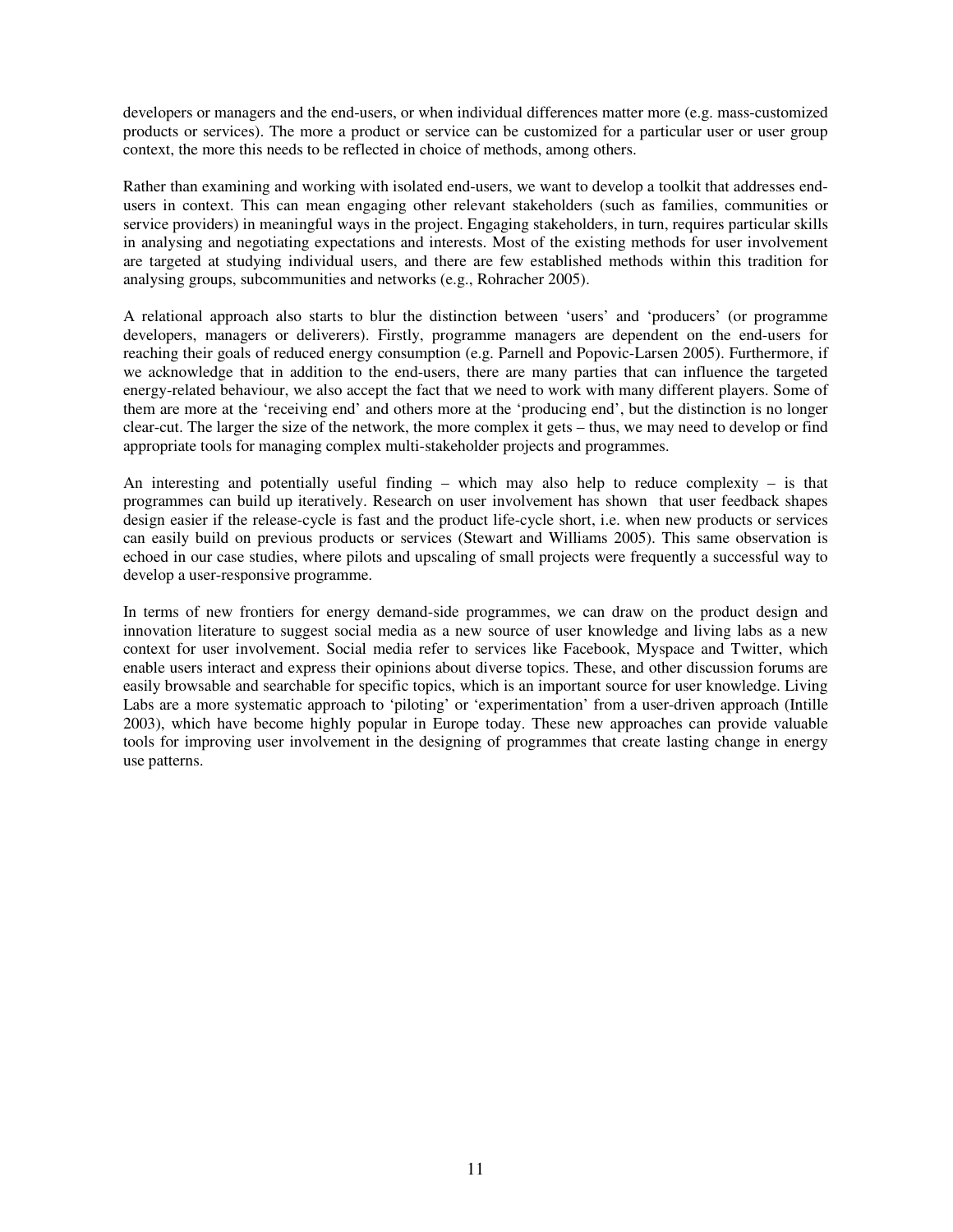#### **References**

Akrich, M. (1995). User representations: Practices, methods and sociology. In A. Rip, T. J. Misa, & J. Schot (Eds.), *Managing technology in society* (pp. 167–184). London: Pinter Publishers.

Anttonen, M. (2009). Energy Expert Programme, Finland. Case study for WP2 (Analysis of success factors, underlying models and methods of target group interaction) of the EC FP7 project CHANGING BEHAVIOUR (contract 213217). Online at: http://www.energychange.info -> Case studies.

Aune, M, Berker, T., Sørensen, K. H. (2002). Needs, Roles and Participation: A Review of Social Science Studies of Users in Technological Design. A report within the research program Smart Energy-Efficient Buildings. Trondheim: NTNU, Department of Interdisciplinary Studies of Culture.

Beyer, H., & Holtzblatt K. (1998). *Contextual design: Defining customer-centered systems*. San Francisco: Morgan Kaufmann.

Biggart, N. W. & Lutzenhiser, L. (2007). Economic Sociology and the Social Problem of Energy Inefficiency. American Behavioral Scientist, 50 (8): 1070-1087.

Bowie, J. (2003). Beyond the Universal User: How to Design for the Universe of Users. *STC's 50th Annual Conference Proceedings*: 268-272.

Bürger, V. & Bern, M. R. (2009). EcoTopTen, Germany. Case study for WP2 (Analysis of success factors, underlying models and methods of target group interaction) of the EC FP7 project CHANGING BEHAVIOUR (contract 213217). Online at: http://www.energychange.info -> Case studies.

Chappels, H. & Shove, E. (2005). Debating the future of comfort: environmental sustainability, energy consumption and the indoor environment. *Building Research and Information* 33(1): 32-40.

Christensen, C. M., Anthony, S. D., & Roth, E. A. (2003). *Seeing what's next. Using the theories of innovation to predict industry change.* Boston, Mass.: Harvard Business School Press.

Cohen, W. M. & Levinthal, D. A. (1990). Absorptive Capacity: A New Perspective on Learning and Innovation. *Administrative Science Quarterly* 35: 128-152.

Dahlbom, B., Greer, H., Egmond, C. & Jonkers, R. (2009). Changing Energy Behaviour: Guidelines for Behavioural Change Programmes. Produced by the BEHAVE project, supported by Intelligent Energy Europe. Online at: http://www.energy-behave.net/

Darby, S. (1999). Energy advice – what is it worth? *Proceedings of the 1999 eceee Summer Study, Panel III.* Europea Council for an Energy Efficient Economy.

Franke, N., & Shah, S. (2003). How communities support innovative activities: An exploration of assistance and sharing among endusers. *Research Policy*, 32, 157–178.

Greenbaum, J., & Kyng, M. (1991) *Design at work: cooperative design of computer systems*. Hillsdale, NJ, USA: Lawrence Erlbaum Associates Publishers.

Guy, S. (2006). Designing urban knowledge: competing perspectives on energy and buildings. *Environment and Planning C: Government and Policy*, 24: 645-659.

Guy, S. & Shove, E. (2000). *The Sociology of Energy, Buildings and the Environment: Constructing Knowledge, Designing Practice.* Taylor & Francis Ltd.

Heiskanen, E. (2009). Green Office Programme, Finland. Case study for WP2 (Analysis of success factors, underlying models and methods of target group interaction) of the EC FP7 project CHANGING BEHAVIOUR (contract 213217). Online at: http://www.energychange.info -> Case studies.

Heiskanen, E., Hodson, M. Raven, R.P.J.M., Feenstra, C.F.J., Alcantud, A., Bauknecht, D., Brohmann, B. , Fritsche, U., Fucsko, J. , Jolivet, E., Maack, M., Mourik, R.M., Onsizk-Poplawska, A., Poti, B. M., Schaefer, B. & Willemse, R. (2007). *Factors influencing the societal acceptance of new energy technologies: meta-analysis of recent European projects.* WP 2 report of the Create Acceptance Project (FP6-2004-Energy-3, SUSTDEV-1.2.8). http://www.createacceptance.net.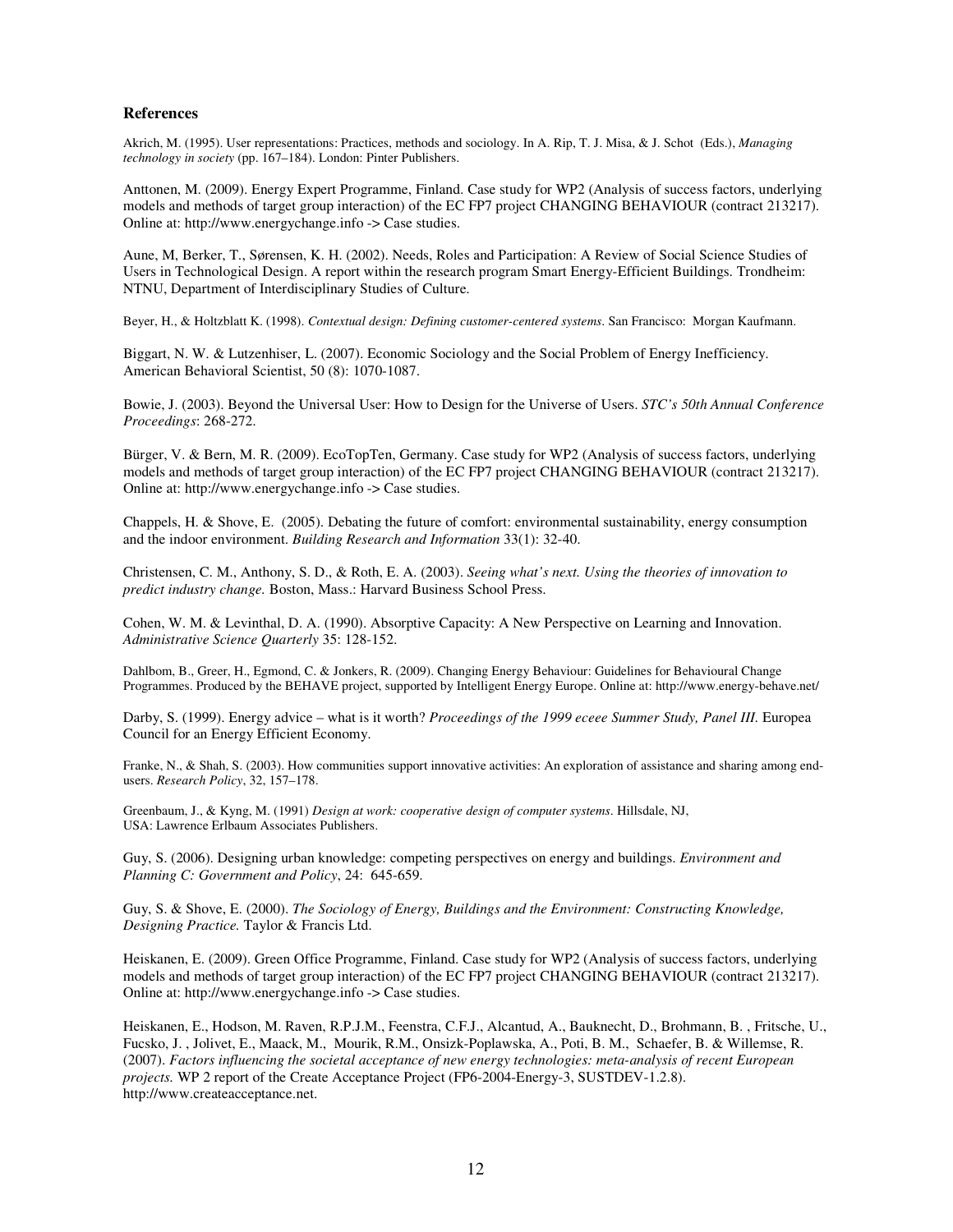Hodson, M. and Marvin, S., (2009), Cities Mediating Technological Transitions: Understanding visions, intermediation and consequences, Technology Analysis and Strategic Management. 21, (4): 515 – 534.

Intille, S. S. (2002). Designing a Home for the Future. *Pervasive Computing* April-June 2002: 76-82.

Jackson, T. (2005). Motivating sustainable consumption - A review of models of consumer behavious and behavioural change. A Report to the Sustainable Development Research Network. London.

Johnson, M. (2007)- Unscrambling the "Average User" of Habbo Hotel. *Human Technology* 3(2), pp. 127-153

Kamenders, A. (2008). Building Energy Audits Programme, Latvia. Case study for WP2 (Analysis of success factors, underlying models and methods of target group interaction) of the EC FP7 project CHANGING BEHAVIOUR (contract 213217). Online at: http://www.energychange.info -> Case studies

Kaulio, Matti A. (1998), Customer, Consumer and User Involvement in Product Development: A Framework and a Review of Selected Methods. *Total Quality Management*, 9 (1), 141-150.

Kelley, Tom (2000), *The Art of Innovation: Lessons in Creativity from IDEO, America's Leading design Firm*, New York: Doubleday.

Kempton, W., Darley, J.M. & Stern, P.C. (1992) Psychological Research for New Energy Problems. *American Psychologist* 47 (10): 1213-1223.

Koskinen, I., Battarbee, K. & Mattelmäki, T. (2003), *Empathic Design,* Helsinki: IT Press.

Kotro, T. (2007) User Orientation Through Experience: A Study of Hobbyist Knowing in Product Development. *Human Technology* (3(2), pp. 154-166.

Kristensson, P., Gustafsson, A. and Archer, T. (2004). Harnessing the Creative Potential among Users*. Journal of Product Innovation Management,* 21 (1): 4-14.

Levinthal, D.A., March, J.G. (1993), The myopia of learning. *Strategic Management Journal* 14: 95-112.

Lovett, G. (2009). Ideo public-sector pilot heads for roll-out. *Design Week* 21.04.2009

Lüthje, C. (2004). Characteristics of innovating users in a consumer goods field: An empirical study of sport-related product consumers. *Technovation,* 24, 683–695.

Lutzenhiser, L. (1993). Social and Behavioral Aspects of Energy Use. *Annual Review of Energy and the Environment.* 18:247-89.

Maase, S.J.F.M. , Dorst, C.H. (2006). *Co-creation: A way to reach sustainable social innovation?* In: Proceedings of the workshop on Perspectives on radical Changes to Sustainable Consumption and Production, Copenhagen, Denmark

MacKenzie-Mohr, D. (2000). Promoting Sustainable Behaviour: An Introduction to Community-Based Social Marketing. *Journal of Social Issues* 56 (3): 543-554.

Magnusson, P., Matthing, J. & Kristensson, P. (2003), Managing User Involvement in Service Innovation. Experiments with Innovating End Users, *Journal of Service Research,* 6 (2) 111-124.

Maier, P. (2009). SANIT Programme, Germany. Case study for WP2 (Analysis of success factors, underlying models and methods of target group interaction) of the EC FP7 project CHANGING BEHAVIOUR (contract 213217). Online at: http://www.energychange.info -> Case studies.

Manzini, E. and Jégou, F. (2006). *Creative Communities and Sustainable Lifestyles: Enabling platforms to support social innovation promising in terms of sustainability*. In: Proceedings of the Sustainable Consumption and Production (SCP): Opportunities and Challenges, SCORE! Launch Conference, Wuppertal, Germany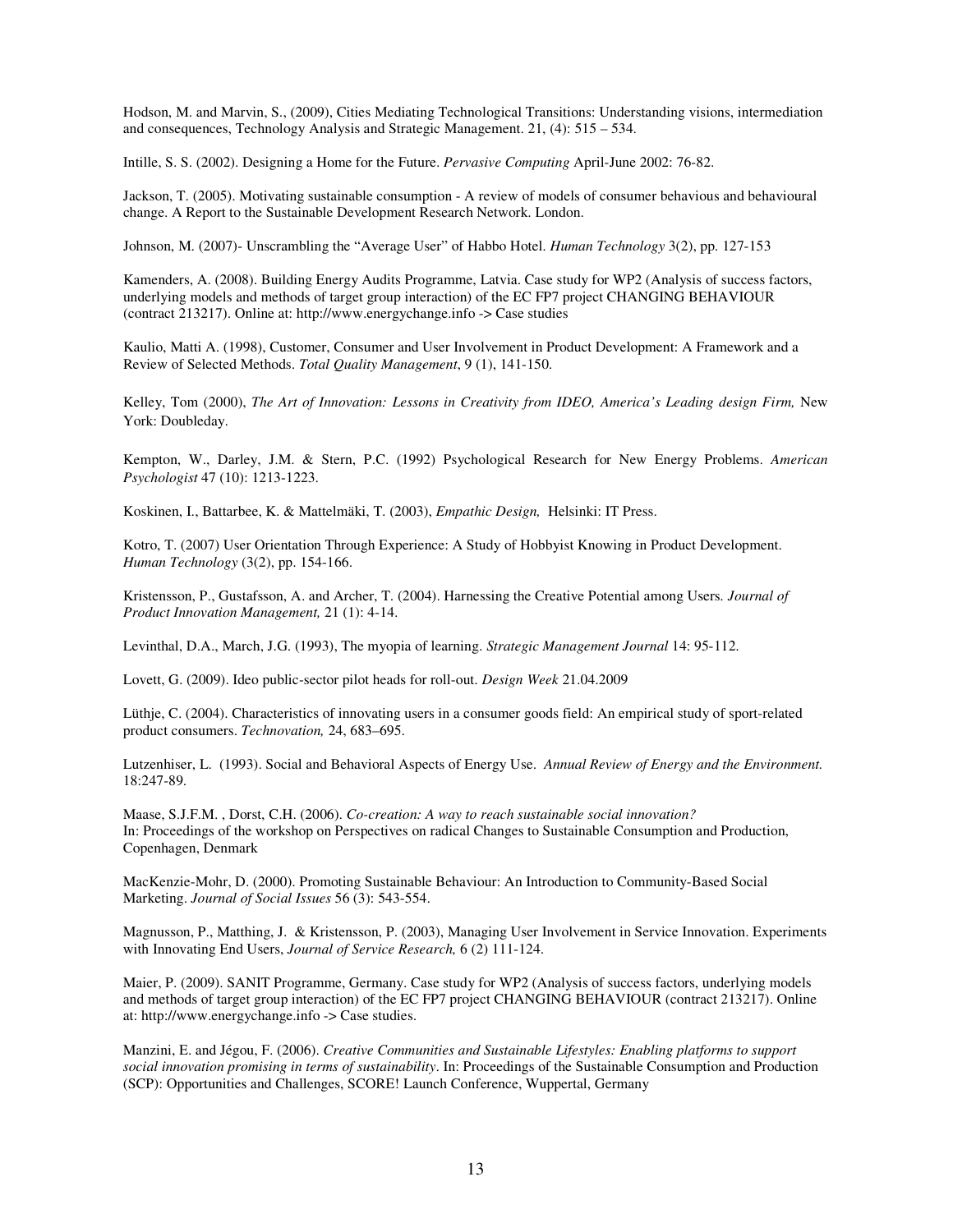Manzini, E., Jégou, F. (2008). Collaborative services. Social innovation and desing for sustainability. Edizioni POLI.design, Milan, Italy.

Midden, C.J. H., Kaiser, F., and McCalley, T. (2007). Technology's Four Roles in Understanding Individuals' Conservation of Natural Resources. *Journal of Social Issues* 63 (1): 155-174.

Muller, M., Millen, D. R., & Strohecker, C. (2001). What makes a representative user representative? A Participatory Poster. In M. (Mantei) Tremaine (Ed.), *CHI '01 Extended abstracts on human factors in computing systems (pp. 101–102)*. New York: ACM.

Nielsen, J. & Landauer, T. K. (1993) A mathematical model of the finding of usability problems, *Proceedings of ACM INTERCHI'93 Conference* , Amsterdam, The Netherlands, 24-29 April 1993: 206-213.

Oudshoorn, N., & Pinch, T. (2003). *How users matter: The co-construction of users and technologies*. Cambridge, MA, USA: MIT Press.

Olli, E., Grendstad, G., Wollebaek, D., 2001. Correlates of Environmental Behaviors: Bringing Back Social Context. *Environment and Behavior* 33, 181-208.

Quitzau, M-B. & Røpke, I. (2008). The Construction of Normal Expectations. Consumption Drivers for the Danish Bathroom Boom. *Journal of Industrial Ecology* 12 (2): 186 – 206.

Pariag, J. (2009). Energy Trophy programme, EU-Wide. Case study for WP2 (Analysis of success factors, underlying models and methods of target group interaction) of the EC FP7 project CHANGING BEHAVIOUR (contract 213217). Online at: http://www.energychange.info -> Case studies.

Pawson, R. & Tilley, N. (1997) *Realistic Evaluation.* Los Angeles, London, New Delhi and Singapore: Sage Publications.

Riquelme, H. (2001). Do consumers know what they want? *Journal of Consumer Marketing*, 18 (5): 437-448.

Robinson, S. (2009). Manchester is My Planet Pledge Campaign, Greater Manchester, UK. Case study for WP2 (Analysis of success factors, underlying models and methods of target group interaction) of the EC FP7 project CHANGING BEHAVIOUR (contract 213217). Online at: http://www.energychange.info -> Case studies.

Rohracher, H. (2001). Managing the Technological Transition to Sustainable Construction of Buildings: A Socio-Technical Perspective. *Technology Analysis & Strategic Mangement* 13 (1): 137-150.

Rohracher, H. 2003. The Role of Users in the Social Shaping of Environmental Technologies. *Innovation* 16( 2): 177-196.

Rohracher, H. (2005) (Ed.) *User Involvement in Innovation Processes. Strategies and Limitations from a Socio-Technical Perspective.* Munich: Profil-Verlag.

Saastamoinen, M. (2009). Samsø – renewable energy island programme, Denmark. Case study for WP2 (Analysis of success factors, underlying models and methods of target group interaction) of the EC FP7 project CHANGING BEHAVIOUR (contract 213217). Online at: http://www.energychange.info -> Case studies.

Shove, E. 1998. Gaps, Barriers and Conceptual Chasms: Theories of Technology Transfer and Energy in Buildings. *Energy Policy*  26: 1105-1112.

Shove, E. (2003). Converging conventions of comfort, cleanliness and convenience. *Journal of Consumer Policy*, *26*, 395-418.

Stern, P. C. (1999). Information, Incentives and Proenvironmental Consumer Behaviour. *Journal of Consumer Policy 22: 461-478.* 

Stern, P.C. (2000) Toward a coherent theory of environmentally significant behaviour. *Journal of Social Issues*, 56/3: 407-424.

Stewart, J., & Williams, R. (2005). The wrong trousers? Beyond the design fallacy: Social learning and the user. Reprinted in D. Howcroft & E. Trauth (Eds.), *Handbook of critical information systems research: Theory and application* (pp. 195–221). Cheltenham, UK: Edward Elgar.

Tomes, A., Armstrong, P. & Clark, M. (1997), User Groups in Action: The Management of User Inputs in the NPD Process, *Technovation,* 16, 541-551.